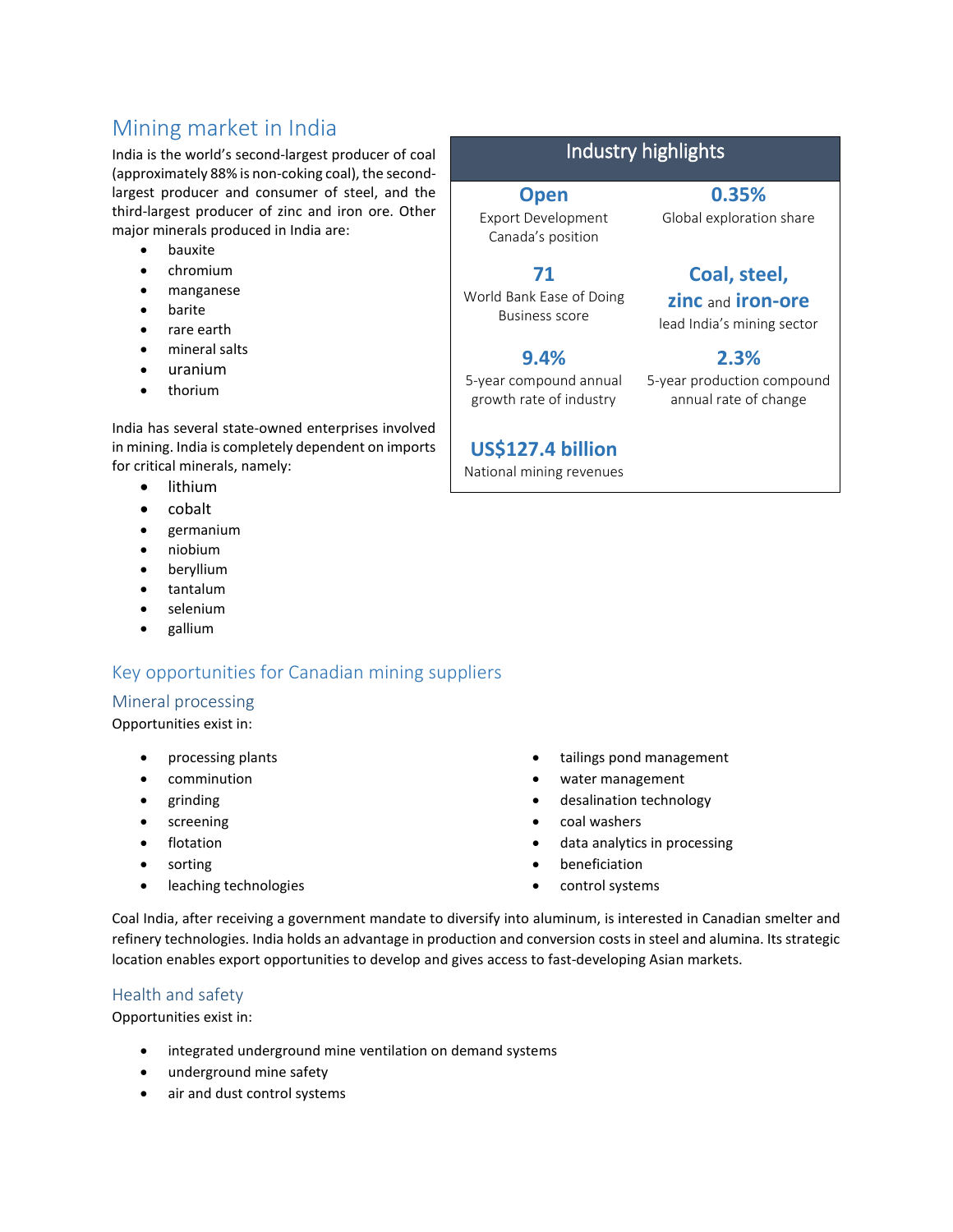- mine closure
- mine rehabilitation
- mitigating and managing spontaneous combustion
- health, safety and environment impact management
- equipment productivity and safety for heavy earth-moving industry
- advanced mine communication systems

#### Mine site construction

Opportunities exist in the following areas:

- Exploration tools:
	- o airborne geophysical survey
	- o analytical laboratories and tools
	- o resource modelling
	- o mine planning software
- Mine development: mine development software and shaft sinking
	- Underground mining: mass excavation
		- o mining data analytics
		- o battery operated carriage
		- o fleet management systems
		- o rapid mine survey
		- o specialized mine infrastructure
		- o open pit skips
		- o high wall mining
		- o mine control systems
		- o electro refining
		- o cavity monitoring system
		- o 3D laser scanning and mapping
		- o ground and aerial robotic vehicles
		- o geographic information systems
	- Open cast mining: controlled blasting, large excavators and dumpers
- Green mining:
	- o energy management
	- o process optimization
	- o resource reconciliation
	- o carbon footprint management

### Notable challenges for Canadian mining suppliers in India

- The absence of an exploration-led mining sector has led to focusing on bulk mineral production as compared to deep in-situ minerals.
- India looks to increase mineral production output by 200% over the next seven years, including through reforms such as the Mines and Minerals (Development and Regulation) Amendment Act, 2021, which simplifies mining operations and allows for foreign investment.
- Mines are mostly open cast, specifically for near-to-surface bulk minerals. Canadian mining supply and services companies providing solutions to problems of open-cast mining will find a market. In comparison, there are fewer underground mines and these are mostly base metal mines of companies including Hindustan Zinc Ltd. and Hindustan Copper Ltd., and some of Coal India Ltd.'s mines.